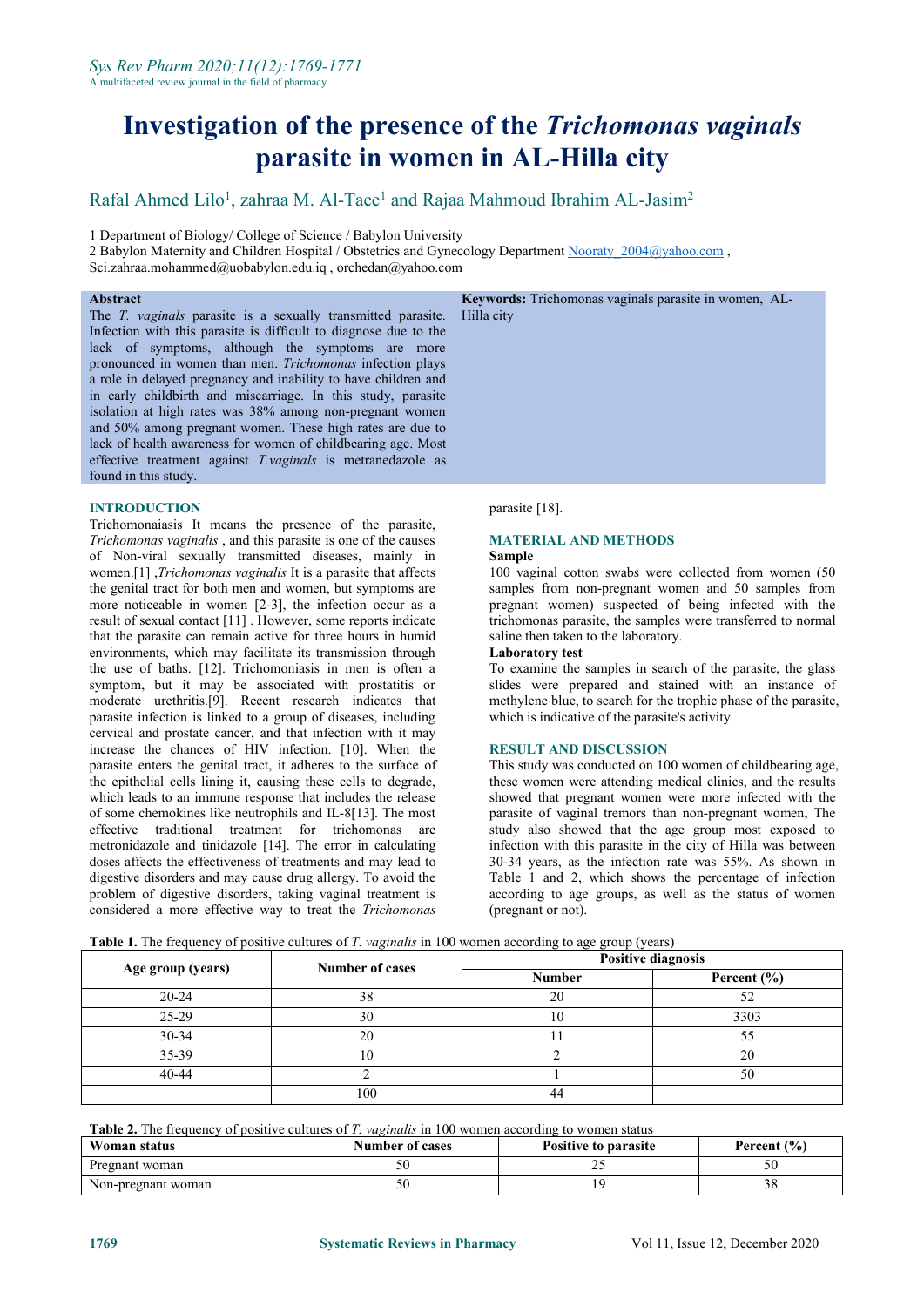# Investigation of the presence of the Trichomonas vaginals parasite in women in AL-

# Hilla city

This result confirms the wide spread of *T. vaginalis* parasite among members of society. This widespread spread may be due to the neglect of treatment due to insufficient symptoms caused by the parasite, as this parasite was isolated from under the nails of the nursery children in a separate study.

These results showed consistency with a number of previous studies that dealt with this topic, including what came in the research published by Houso his group in 2011 , he indicated that pregnant women are more susceptible to infection with the parasite by 28.9, while the percentage of parasite presence among non-pregnant women is 10.9 [6]. Radi also indicated the presence of the trichomonas parasite among women who weigh Al-Zahraa Hospital in Najaf at a rate of 27.9. [7]

The social, economic, and educational levels have a fundamental and important role in reducing the occurrence of *Trichomonas* because of increased health awareness, and this is what Taher and his colleagues have explained in their studies.[8].

The medications that are recommended for use in treating bacterial vaginitis are Metranedazole and Tinidazole [15].

Of 44 women who took metranidazole for 7 days three times a day, 30 women recovered from the parasite without the need to repeat treatment or take other treatments, as for the remaining 14 women, 10 of them cure from the parasite after repeated treatment and the remaining four had taken tinidazole.as show in diagram (1)



**Diagram 1.** most effective treatment for T. vaginalis

The 5-nitroimidazole family which include metranedazole and tinidazoleThese antibiotics exert their antimicrobial activity by destroy the redox system of the parasite, with metabolic products of the drug binding to proteins in the thioredoxin-mediated redox network and inhibiting thioredoxin reductase [16]. The use of metranidazole helps in the recovery of about 84-98% of cases Trichomoniasis [17].

# **CONCLUSION**

#### **REFERENCES**

- 1- Adegbaju, A. and Morenikeji, O. A. 2008. Cytoadherence and pathogenesis of Trichomonas vaginalis. Sci. Res. Essay. 3(4):132–138.
- 2-Bakken, I. J., Skjeldestad, F. E. & Nordbo, S. A. 2007. Chlamydia trachomatis infections increase the risk for ectopic pregnancy: a population-based, nested case control study. *Sex Transm Dis,* 34**,** 166-9.
- 3- Ahn M H, Song HO and Ryu JS.2008. *Trichomonas vaginalis* -induced neutrophil apoptosis causes antiinflammatory cytokine production by human monocyte derived macrophages. Parasite Immunology*.*30, 410–416.
- 4- WHO, 2011. Prevalence and incidence of selected sexually transmitted infections: *Chlamydia trachomatis*, *Neisseria gonorrhoeae*, syphilis and *Trichomonas vaginalis*. Methods and results used by WHO to generate 2005 estimates. Geneva.
- 5- P. C. Guenthner,W. E. Secor, and C. S. Dezzutti, "Trichomonas vaginalis-induced epithelial monolayer disruption and human immunodeficiency virus type 1

(HIV-1) replication: implication for the sexual transmission of HIV-1," Infection and Immunity, vol. 73, no. 7, pp. 4155–4160, 2005.

- 6- Yasmeen Houso,1 Mohammad A. Farraj,1 As'ad Ramlawi,2 and Tamer Essawi.(2011). Detection of Trichomonas vaginalis in Vaginal Swab Clinical Samples from Palestinian Women by Culture. International Scholarly Research Network Microbiology.
- 7- Al- Abbas W. and RADHI O.(2019). Incidence of Chlamydia trachomatis and Trichomonas Vaginalis Genital Infections among Non-Pregnant Women in Al - Najaf Province. Kufa Journal for nursing sciences, 9(1), 1-8
- 8- Taher J., Shaker M., Sahib N., Sarhan N., Ashoor A., Mhajhaj J. and Moojed A.(2018), Epidemiological Study of Trichomonas vaginalis and Other Microorganisms Isolated from Genital Tract of Women in Najaf Province – Iraq. Al-Kufa University Journal for Biology, 10(2), 1-10.
- 9- Guenthner PC, Secor WE, Dezzutti CS. (2005). Trichomonas vaginalisinduced epithelial monolayer disruption and human immunodeficiency virus type 1 (HIV-1) replication: implications for the sexual transmission of HIV-1. Infect Immun 73:4155–60.
- 10-Bachmann LH, Hobbs MM, Sena AC, et al. (2011). Trichomonas vaginalis genital infections: progress and challenges. Clin Infect Dis 53:S160–72.
- 11- Schwebke JR, Hobbs MM, Taylor SN, et al. (2011). Molecular testing for Trichomonas vaginalis in women: results from a prospective U.S. clinical trial. J Clin